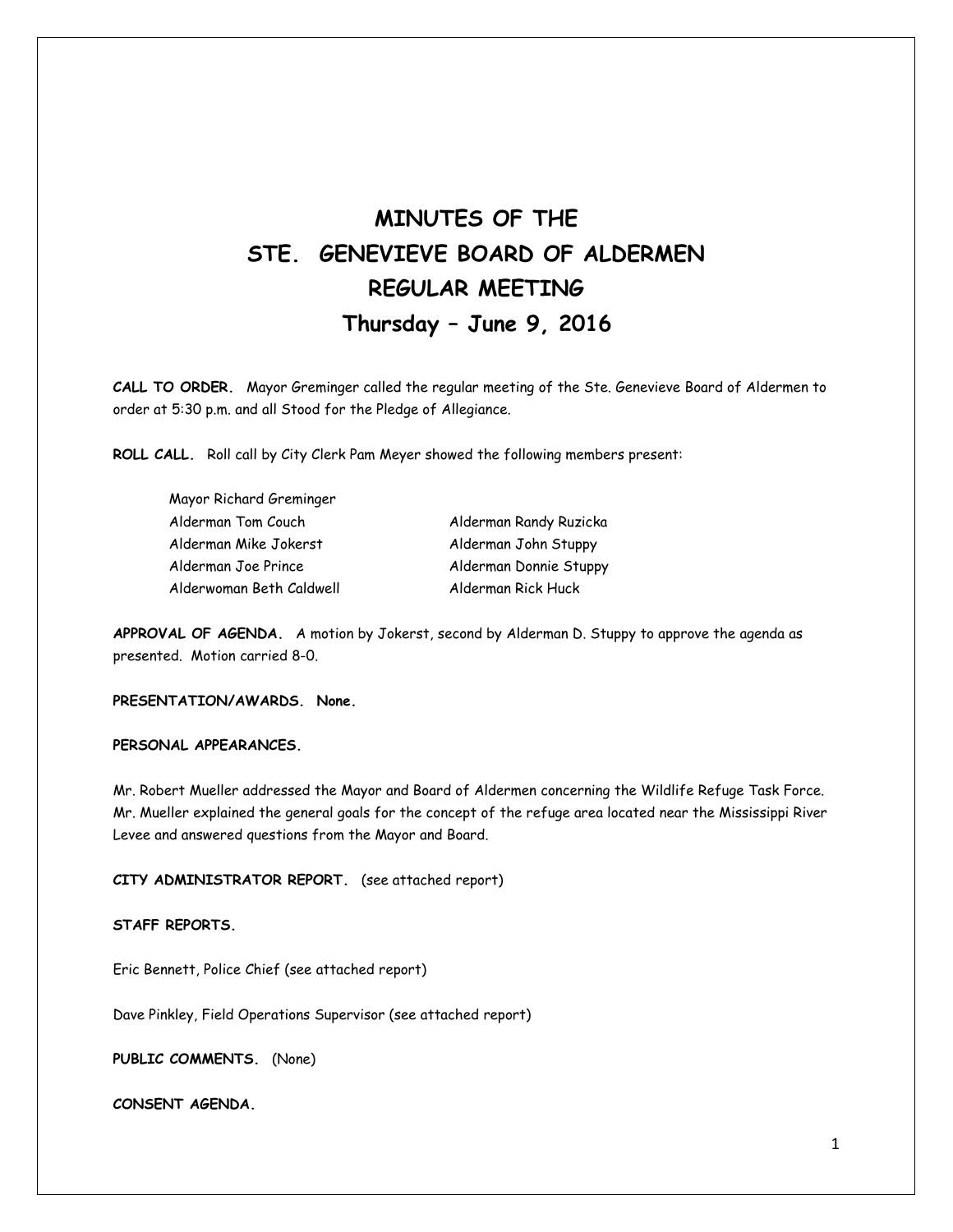**Minutes – Board of Aldermen – Regular Meeting – May 26, 2016.** A motion by Alderwoman Caldwell, second by Alderman Huck to approve the minutes of the regular meeting of the Ste. Genevieve Board of Aldermen. Motion carried 8-0.

**PUBLIC HEARING: The Mayor and Board of Aldermen of the City of Ste. Genevieve, Missouri will hold a public hearing on regarding the following amendments to the Ste. Genevieve Code of Ordinances Chapter 405 Zoning Regulations:** A. Amendment to Chapter 405 Zoning Regulations, Article V Supplementary and Special Uses and Regulations, Section 405.200 Special Use Regulations (D) (24) (f): Delete and replace with: "f. Reserved." B. Amendment to Chapter 405 Zoning Regulations, Article V Supplementary and Special Uses and Regulations, Section 405.200 Special Use Regulations (D) (24) (h): Amend language to read: "h. The owner of any use permitted under this Subsection shall annually, in writing report to the Zoning Administrator on the anniversary date of the issuance of the special use permit. This report shall specifically note the number of persons employed at the permitted location by month and the types of products and services produced during the prior year. The Zoning Administrator shall then inspect the use and property and report to the Board of Aldermen regarding the compliance of the use with the terms of the special use permit issued hereunder. In the event that the conditions are not met under this Subsection, a recision of the permitted use will occur." Mayor Greminger opened the public hearing at 6:24 p.m. Ms. Bullock, Community Development Administrator addressed the board explaining the proposed amendments. With no further questions the public hearing was closed at 6:27 p.m.

**RESOLUTION 2016 – 23.** A RESOLUTION AUTHORIZING TWO 1996 GMC DUMP TRUCKS BE DECLARED SURPLUS PROPERTY AND PROVIDING FURTHER AUTHORITY. A motion by Alderman Huck, second by Alderman D. Stuppy to approve Resolution 2016-23. Motion carried 8-0.

**OLD BUSINESS.** None

#### **NEW BUSINESS.**

**BILL NO. 4106. AN ORDINANCE APPROVING THE PURCHASE OF A 2016 GMC SIERRA 3500 HD 4WD REGULAR CAB FROM LOU FUSZ, ST. LOUIS MISSOURI IN AN AMOUNT NOT TO EXCEED \$26,521.00 FOR THE WATER & SEWER DEPARTMENT. 1st READING.** A motion by Alderman Couch , second by Alderman Prince, Bill No. 4106 was placed on its first reading, read by title only, considered and passed with an 8-0 vote of the Board of Aldermen. A motion by Alderwoman Caldwell, second by Alderman D. Stuppy to proceed with the second and final reading of Bill No. 4106. Motion carried 8-0. Motion by Alderman Ruzicka, second by Alderman Prince, Bill No. 4106 was placed on its second and final reading, read by title only, considered and passed by a roll call vote as follows: Ayes: Alderman Mike Jokerst, Alderman Joe Prince, Alderman Randy Ruzicka Alderman Tom Couch, Alderman John Stuppy, Alderman Donald Stuppy, Alderwoman Beth Caldwell and Alderman Richard Huck, Nays: None Motion carried 8-0. Thereupon Bill No. 4106 was declared Ordinance No. 4042 signed by the Mayor and attested by the City Clerk.

**BILL NO. 4107. AN ORDINANCE OF THE CITY OF STE. GENEVIEVE, MISSOURI, TO ESTABLISH A PROCEDURE TO DISCLOSE POTENTIAL CONFLICTS OF INTEREST AND SUBSTANTIAL INTERESTS FOR CERTAIN OFFICIALS. 1** A motion by Alderman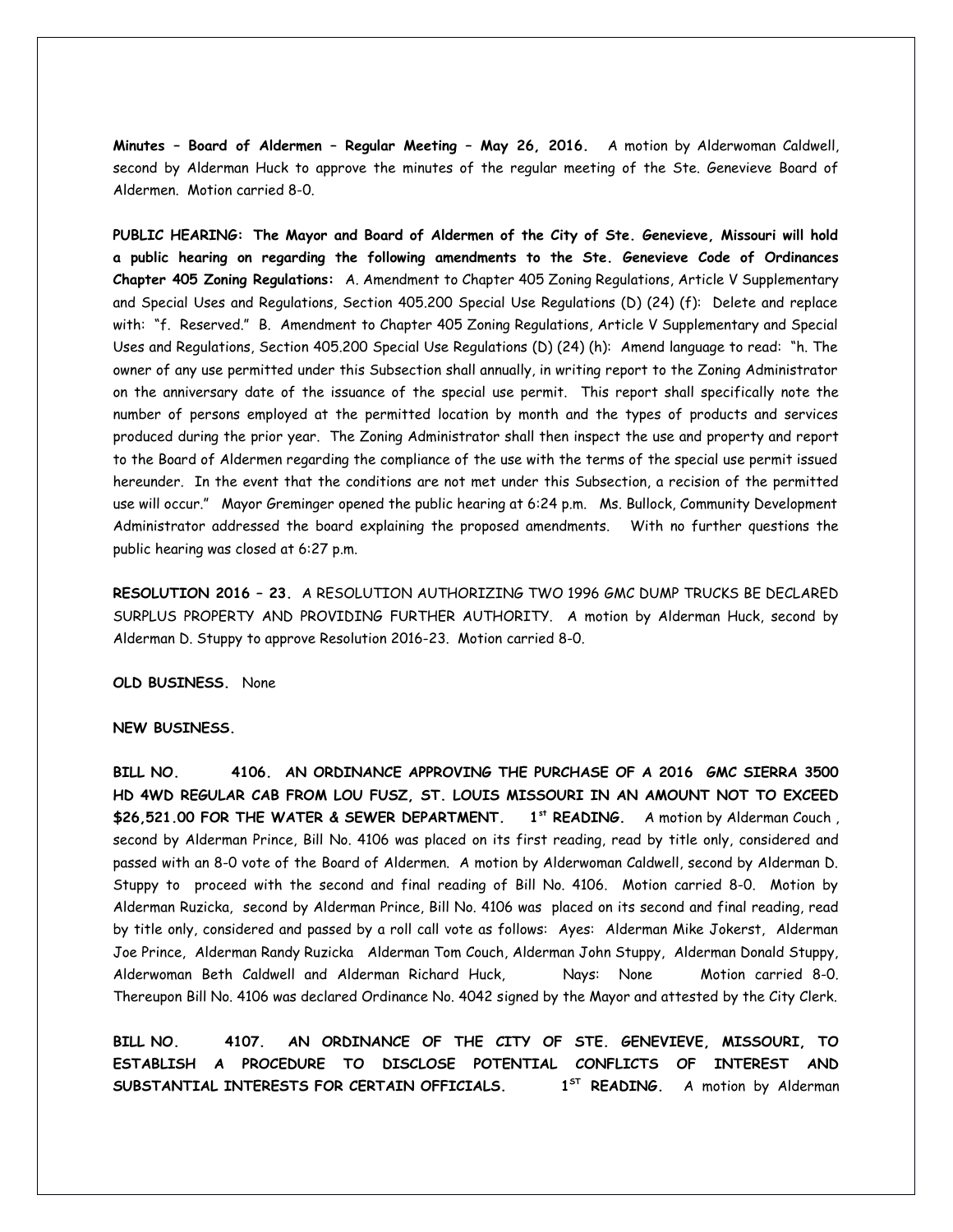Jokerst , second by Alderman D. Stuppy, Bill No. 4107 was placed on its first reading, read by title only, considered and passed with an 8-0 vote of the Board of Aldermen.

**BILL NO. 4108. AN ORDINANCE AMENDING THE CITY OF STE. GENEVIEVE CODE OF ORDINANCES CHAPTER 405: ZONING REGULATIONS; ARTICLE V SUPPLEMENTARY AND SPECIAL USES AND REGULATIONS; SECTION 405.200 "SPECIAL USE REGULATONS". 1st READING.** A motion by Alderman Ruzicka , second by Alderman D. Stuppy, Bill No. 4108 was placed on its first reading, read by title only, considered and passed with an 8-0 vote of the Board of Aldermen.

**BILL NO. 4109. AN ORDINANCE OF THE CITY OF STE. GENEVIEVE, MISSOURI, AUTHORIZING A "NO PARKING" RESTRICTION ON THE SOUTH SIDE OF MERCHANT STREET** BETWEEN SECOND STREET AND MAIN STREET. 1<sup>5T</sup> READING. A motion by Alderwoman Caldwell, second by Alderman J. Stuppy, Bill No. 4109 was placed on its first reading, read by title only, considered and passed with an 8-0 vote of the Board of Aldermen.

**BILL NO. 4110. AN ORDINANCE AUTHORIZING THE MAYOR TO ACCEPT THE ATTACHED PROPOSAL AND ENTER INTO AN AGREEMENT BETWEEN THE CITY OF STE. GENEVIEVE AND INFORMATION TECHNOLOGIES, INC. (ITI) A MISSOURI CORPORATION IN AN AMOUNT NOT TO EXCEED \$2,158.00. 1ST READING.** A motion by Alderman Prince , second by Alderman Jokerst, Bill No. 4110 was placed on its first reading, read by title only, considered and passed with an 8-0 vote of the Board of Aldermen. A motion by Alderman Prince, second by Alderman Jokerst to proceed with the second and final reading of Bill No. 4110. Motion carried 8-0. Motion by Alderwoman Caldwell, second by Alderman Prince, Bill No. 4110 was placed on its second and final reading, read by title only, considered and passed by a roll call vote as follows: Ayes: Alderman Mike Jokerst, Alderman Joe Prince, Alderman Randy Ruzicka Alderman Tom Couch, Alderman John Stuppy, Alderman Donald Stuppy, Alderwoman Beth Caldwell and Alderman Richard Huck, Nays: None Motion carried 8-0. Thereupon Bill No. 4110 was declared Ordinance No. 4043 signed by the Mayor and attested by the City Clerk.

#### **OTHER BUSINESS.**

**Approval of a liquor license for Downtown Sandbar, 299 Merchant Street for the sale of intoxicating liquor of all kinds, not including Sunday sales.** A motion by Alderman Huck, second by Alderman Couch to approve the liquor license request for Downtown Sandbar, 299 Merchant Street. Motion carried 8-0.

**Zell Area Jaycees are requesting a temporary liquor license for the Jour de Fete, August 12, 13 & 14, 2016.** Motion by Alderman Huck, second by Alderman Prince to approve the temporary liquor license for the Zell Jaycees for August 13 & 14 and approval on Friday the 12<sup>th</sup> contingent on approval from the Jour De Fete committee. Motion carried 8-0.

**EXECUTIVE/CLOSED SESSION.** (Not Needed)

**ADJOURNMENT.** Motion by Alderwoman Caldwell, second by Alderman Prince to adjourn the meeting. Motion carried 8-0.

Respectfully submitted by,